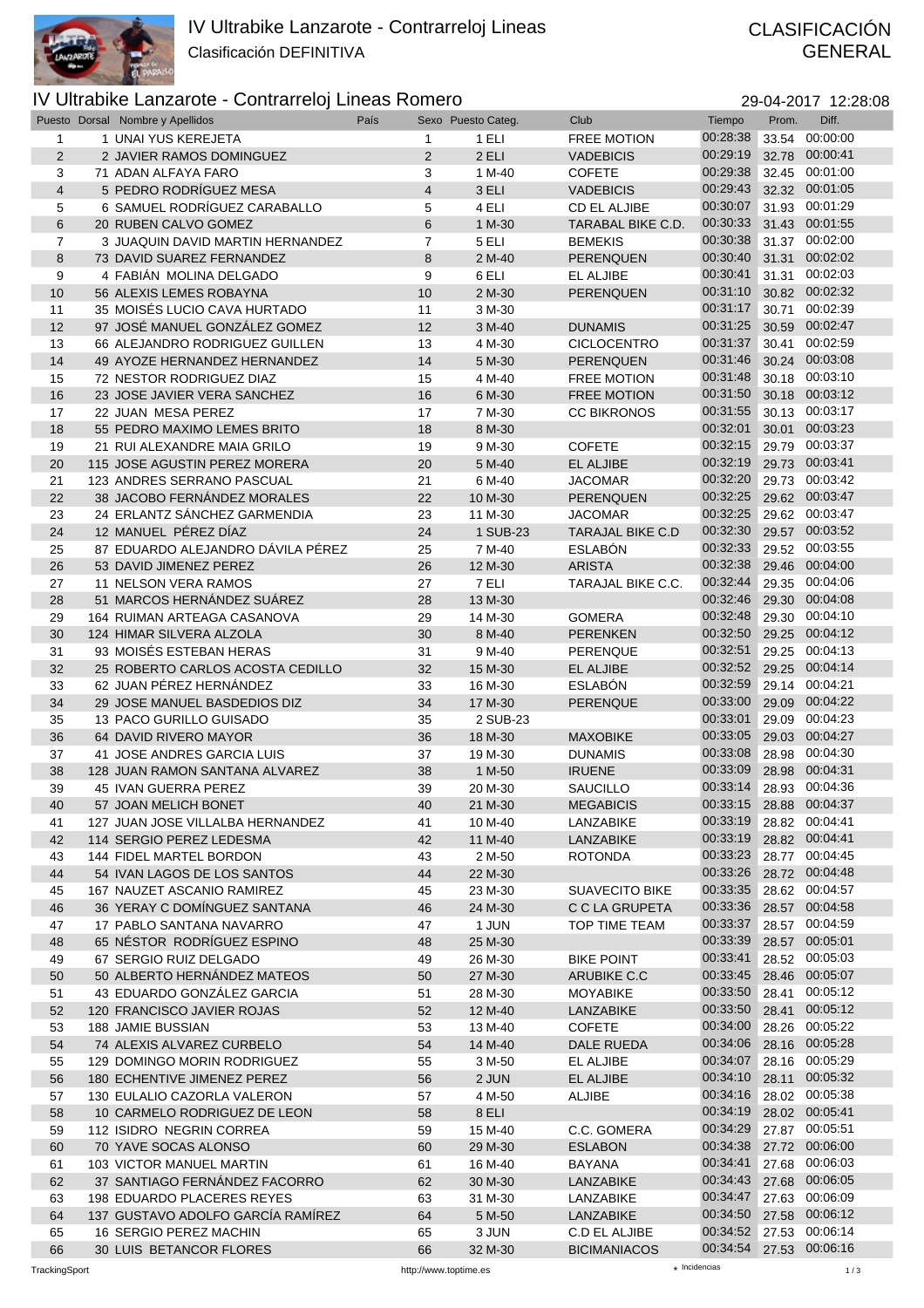## IV Ultrabike Lanzarote - Contrarreloj Lineas Romero 29-04-2017 12:28:08

|            | Puesto Dorsal Nombre y Apellidos                            | País |            | Sexo Puesto Categ. | Club                     | Tiempo                  | Prom. | Diff.                            |
|------------|-------------------------------------------------------------|------|------------|--------------------|--------------------------|-------------------------|-------|----------------------------------|
| 67         | 109 JORGE ENRIQUE MIRANDA MONTERO                           |      | 67         | 17 M-40            | <b>LANZABIKE</b>         | 00:34:57                | 27.49 | 00:06:19                         |
| 68         | 42 JULIO ANIBAL GERVACIO ROSA                               |      | 68         | 33 M-30            |                          | 00:35:03                |       | 27.39 00:06:25                   |
| 69         | 133 FELIX FRANCISCO DE QUINTANA                             |      | 69         | 6 M-50             |                          | 00:35:04                |       | 27.39 00:06:26                   |
| 70         | 172 DIEGO CARMELO DEL PINO MARTIN                           |      | 70         | 34 M-30            | <b>D-ROUTE BIKE CLUB</b> | 00:35:07                | 27.35 | 00:06:29                         |
| 71         | 169 OCTAVIO BONILLA CABRERA                                 |      | 71         | 18 M-40            | EL ALJIBE                | 00:35:20                | 27.21 | 00:06:42                         |
| 72         | 113 EDUARDO PÉREZ ÁLVAREZ                                   |      | 72         | 19 M-40            | <b>CC ESLABÓN</b>        | 00:35:24                | 27.11 | 00:06:46                         |
| 73         | 174 JUAN GARCIA                                             |      | 73         | 20 M-40            |                          | 00:35:25                | 27.11 | 00:06:47                         |
| 74         | 104 LUIS MARTÍN RUIZ                                        |      | 74         | 21 M-40            | <b>TOP TIME TEAM</b>     | 00:35:28                |       | 27.07 00:06:50                   |
| 75         | 146 FRANCISCO PERERA VIERA                                  |      | 75         | 7 M-50             | TOP TIME TEAM            | 00:35:30                |       | 27.07 00:06:52                   |
| 76         | 116 PEDRO QUINTANA PEREZ                                    |      | 76         | 22 M-40            | OSSINISSA2012            | 00:35:30                |       | 27.07 00:06:52                   |
| 77         | <b>78 CHRIS BARTLETT</b>                                    |      | 77         | 23 M-40            | <b>EL ALJIBE</b>         | 00:35:31<br>00:35:33    |       | 27.07 00:06:53<br>27.02 00:06:55 |
| 78         | 139 THOMAS GOOSSENS                                         |      | 78         | 8 M-50             |                          | 00:35:34                |       | 27.02 00:06:56                   |
| 79<br>80   | 88 DOMINGO DE LA PAZ ALFONSO<br>101 THORSTEN KLÜNDER        |      | 79<br>80   | 24 M-40<br>25 M-40 | <b>ESLABÓN</b>           | 00:35:39                |       | 26.93 00:07:01                   |
| 81         | 106 FRANCISCO MARTIN VENTURA                                |      | 81         | 26 M-40            |                          | 00:35:39                |       | 26.93 00:07:01                   |
| 82         | 85 JOSE LUIS CASTELLANO VIERA                               |      | 82         | 27 M-40            | <b>CD ARISTA</b>         | 00:35:44                | 26.89 | 00:07:06                         |
| 83         | 61 SAMUEL PEREZ HERNANDEZ                                   |      | 83         | 35 M-30            | <b>ESLABON</b>           | 00:35:45                | 26.89 | 00:07:07                         |
| 84         | 170 ALEXANDER CORDERO OLIVARES                              |      | 84         | 36 M-30            | <b>D-ROUTE</b>           | 00:35:48                | 26.84 | 00:07:10                         |
| 85         | 39 NICOLÁS AGUSTÍN GALVÁN                                   |      | 85         | 37 M-30            | <b>ESLABÓN</b>           | 00:35:52                | 26.80 | 00:07:14                         |
| 86         | 163 MATIAS ANTEQUERA MARTIN                                 |      | 86         | 28 M-40            | <b>COFETE</b>            | 00:35:54                |       | 26.75 00:07:16                   |
| 87         | 80 JUAN, FRANCISCO BETANCORT.                               |      | 87         | 29 M-40            | PERENQUE                 | 00:35:55                |       | 26.75 00:07:17                   |
| 88         | 204 ANDRES ALEJANDRO CUELLO                                 |      | 88         | 30 M-40            |                          | 00:35:55                |       | 26.75 00:07:17                   |
| 89         | 31 MELCHOR BETANCOR MENDOZA                                 |      | 89         | 38 M-30            |                          | 00:35:59                | 26.71 | 00:07:21                         |
| 90         | 148 GONZALO REYES MARRERO                                   |      | 90         | 9 M-50             | EL ALJIBE                | 00:36:02                | 26.66 | 00:07:24                         |
| 91         | 84 VICENTE ALEXIS CASTELLANO                                |      | 91         | 31 M-40            | <b>MAXOBIKE</b>          | 00:36:02                |       | 26.66 00:07:24                   |
| 92         | 52 ALEJANDRO HIDALGO CASTRO                                 |      | 92         | 39 M-30            | <b>PICACHOS</b>          | 00:36:04                |       | 26.62 00:07:26                   |
| 93         | 117 GELO RAMOS VIERA                                        |      | 93         | 32 M-40            |                          | 00:36:07                |       | 26.62 00:07:29                   |
| 94         | 48 DANIEL HERNANDEZ CARABALLO                               |      | 94         | 40 M-30            | <b>LANZABIKE</b>         | 00:36:16                |       | 26.49 00:07:38                   |
| 95         | 15 GABRIEL PERDOMO PERDOMO                                  |      | 95         | 4 JUN              | <b>COFETE</b>            | 00:36:16                | 26.49 | 00:07:38                         |
| 96         | 86 JESUS CURBELO CALERO                                     |      | 96         | 33 M-40            |                          | 00:36:17                | 26.49 | 00:07:39                         |
| 97         | 162 FRAN AFONSO                                             |      | 97         | 41 M-30            |                          | 00:36:23                |       | 26.40 00:07:45                   |
| 98         | 126 MANUEL VEGA ALONSO                                      |      | 98         | 34 M-40            | <b>TOP TIME TEAM</b>     | 00:36:24                |       | 26.40 00:07:46                   |
| 99         | 185 CARLOS DAVID PACHECO                                    |      | 99         | 42 M-30            |                          | 00:36:30                | 26.31 | 00:07:52                         |
| 100        | 14 ALEJANDRO JORDÁN RODRÍGUEZ                               |      | 100        | 5 JUN              |                          | 00:36:32                | 26.31 | 00:07:54                         |
| 101        | <b>168 EDUARDO BAUTISTA RODRIGUEZ</b>                       |      | 101        | 35 M-40            | <b>COFETE</b>            | 00:36:32<br>00:36:33    | 26.31 | 00:07:54<br>00:07:55             |
| 102        | 59 CESAR AUGUSTO MONTES                                     |      | 102        | 43 M-30            | LANZABIKE                | 00:36:36                | 26.27 | 26.22 00:07:58                   |
| 103<br>104 | 173 FABIAN FEBLES REYES<br>77 MIGUEL BARRETO BRITO          |      | 103<br>104 | 44 M-30<br>36 M-40 | D-ROUTE BIKE             | 00:36:36                |       | 26.22 00:07:58                   |
| 105        | 28 GERARDO ARBELO LEMES                                     |      | 105        | 45 M-30            | <b>PERENQUE</b>          | 00:36:37 26.22 00:07:59 |       |                                  |
| 106        | 138 JUSTO GONZALEZ CRESPO                                   |      | 106        | 10 M-50            | EL ALJIBE                | 00:36:37 26.22 00:07:59 |       |                                  |
| 107        | 46 JAVIER GUILLEN ROMERO                                    |      | 107        | 46 M-30            |                          | 00:36:38                |       | 26.22 00:08:00                   |
| 108        | 96 RAFAEL GARRIDO ARRABAL                                   |      | 108        | 37 M-40            | <b>EXPOBIKE</b>          | 00:36:39                | 26.22 | 00:08:01                         |
| 109        | 9 JOSE AYTHAMI QUINTANA MARRERO                             |      | 109        | 9 ELI              | <b>CLUB DORATIL</b>      | 00:36:43                |       | 26.18 00:08:05                   |
| 110        | 32 OLIVERIO CABRERA GARCIA                                  |      | 110        | 47 M-30            | ARISTA C.D.              | 00:36:46                |       | 26.14 00:08:08                   |
| 111        | 79 VICTOR HUGO BETANCOR ACOSTA                              |      | 111        | 38 M-40            | AFILADOR CD              | 00:36:48                |       | 26.10 00:08:10                   |
| 112        | 63 DAVID JOSE PLASENCIA OLIVA                               |      | 112        | 48 M-30            | <b>CC BIKRONOS</b>       | 00:36:50                |       | 26.10 00:08:12                   |
| 113        | 118 VLADIMIR RODRÍGUEZ CURBELO                              |      | 113        | 39 M-40            |                          | 00:36:50                |       | 26.10 00:08:12                   |
| 114        | 19 HEDVIG NAGY                                              |      | 1F         | 1 ELI-F            | <b>FREE MOTION</b>       | 00:36:55                | 26.01 | 00:08:17                         |
| 115        | 47 JAVIER HERNANDEZ ABRANTE                                 |      | 114        | 49 M-30            | <b>CLUB CICLISTA</b>     | 00:36:59                |       | 25.97 00:08:21                   |
| 116        | 60 JUAN JESÚS PERDOMO UMPIÉRREZ                             |      | 115        | 50 M-30            | <b>COFETE</b>            | 00:37:01                |       | 25.97 00:08:23                   |
| 117        | 83 ISMAEL CASTELLANO MARTIN                                 |      | 116        | 40 M-40            | LAHARBIKE                | 00:37:08                | 25.88 | 00:08:30                         |
| 118        | <b>18 ISABEL CAMPOS MARRERO</b>                             |      | 2F         | 2 ELI-F            | <b>CC BIKRONOS</b>       | 00:37:09                |       | 25.84 00:08:31                   |
| 119        | 190 ROMY ARBELO MARTIN                                      |      | 117        | 41 M-40            |                          | 00:37:11                |       | 25.84 00:08:33                   |
| 120        | 110 CARLOS MORALES                                          |      | 118        | 42 M-40            |                          | 00:37:13                | 25.80 | 00:08:35                         |
| 121        | 40 JONAY GALVÁN SÁNCHEZ                                     |      | 119        | 51 M-30            | <b>ARISTA</b>            | 00:37:19                |       | 25.76 00:08:41                   |
| 122        | 92 JOSÉ VICENTE DÍAZ CORUJO                                 |      | 120        | 43 M-40            |                          | 00:37:21                |       | 25.72 00:08:43                   |
| 123        | 142 ANGEL JUAN LUZARDO CAMEJO                               |      | 121        | 11 M-50            |                          | 00:37:26<br>00:37:29    | 25.68 | 00:08:48<br>25.64 00:08:51       |
| 124        | 75 VICTOR MANUEL ALVAREZ MARTIN                             |      | 122        | 44 M-40            |                          | 00:37:35                |       |                                  |
| 125<br>126 | 151 JOSE ROJAS HERNANDEZ<br>184 OSCAR DANIEL OLIVARES VIERA |      | 123<br>124 | 12 M-50<br>45 M-40 | <b>AGÜIBIKE</b>          | 00:37:39                | 25.51 | 25.55 00:08:57<br>00:09:01       |
| 127        | 125 EMETERIO SUÁREZ GUERRA                                  |      | 125        | 46 M-40            | <b>VADEBICIS</b>         | 00:37:54                |       | 25.35 00:09:16                   |
| 128        | 119 MARCOS RODRIGUEZ GUILLEN                                |      | 126        | 47 M-40            |                          | 00:37:56                | 25.31 | 00:09:18                         |
| 129        | 76 RAUL ARAÑA MARTIN                                        |      | 127        | 48 M-40            | <b>RUNNIS</b>            | 00:37:56                | 25.31 | 00:09:18                         |
| 130        | 200 ALBERTO RODRIGUEZ TABARES                               |      | 128        | 49 M-40            |                          | 00:37:56                | 25.31 | 00:09:18                         |
| 131        | 156 LAURA MULCAHY                                           |      | 3F         | 1 M-FEM            |                          | 00:37:58                | 25.31 | 00:09:20                         |
| 132        | 122 ANDRES SEGURA GALEOTE                                   |      | 129        | 50 M-40            |                          | 00:37:58                | 25.31 | 00:09:20                         |
| 133        | 152 FELIX SANCHO LOZANO                                     |      | 130        | 13 M-50            | <b>JACOMAR</b>           | 00:37:58                | 25.31 | 00:09:20                         |
| 134        | 7 ANTONIO MANUEL PADRON GARCIA                              |      | 131        | 3 SUB-23           | <b>COFETE</b>            | 00:38:01                |       | 25.27 00:09:23                   |
| 135        | 94 ALEJO GARCIA DE LEÓN                                     |      | 132        | 51 M-40            |                          | 00:38:11                |       | 25.15 00:09:33                   |
| 136        | 181 JUAN FRANCISCO MARTÍN GONZÁLEZ                          |      | 133        | 52 M-40            |                          | 00:38:11                |       | 25.15 00:09:33                   |

TrackingSport **http://www.toptime.es**